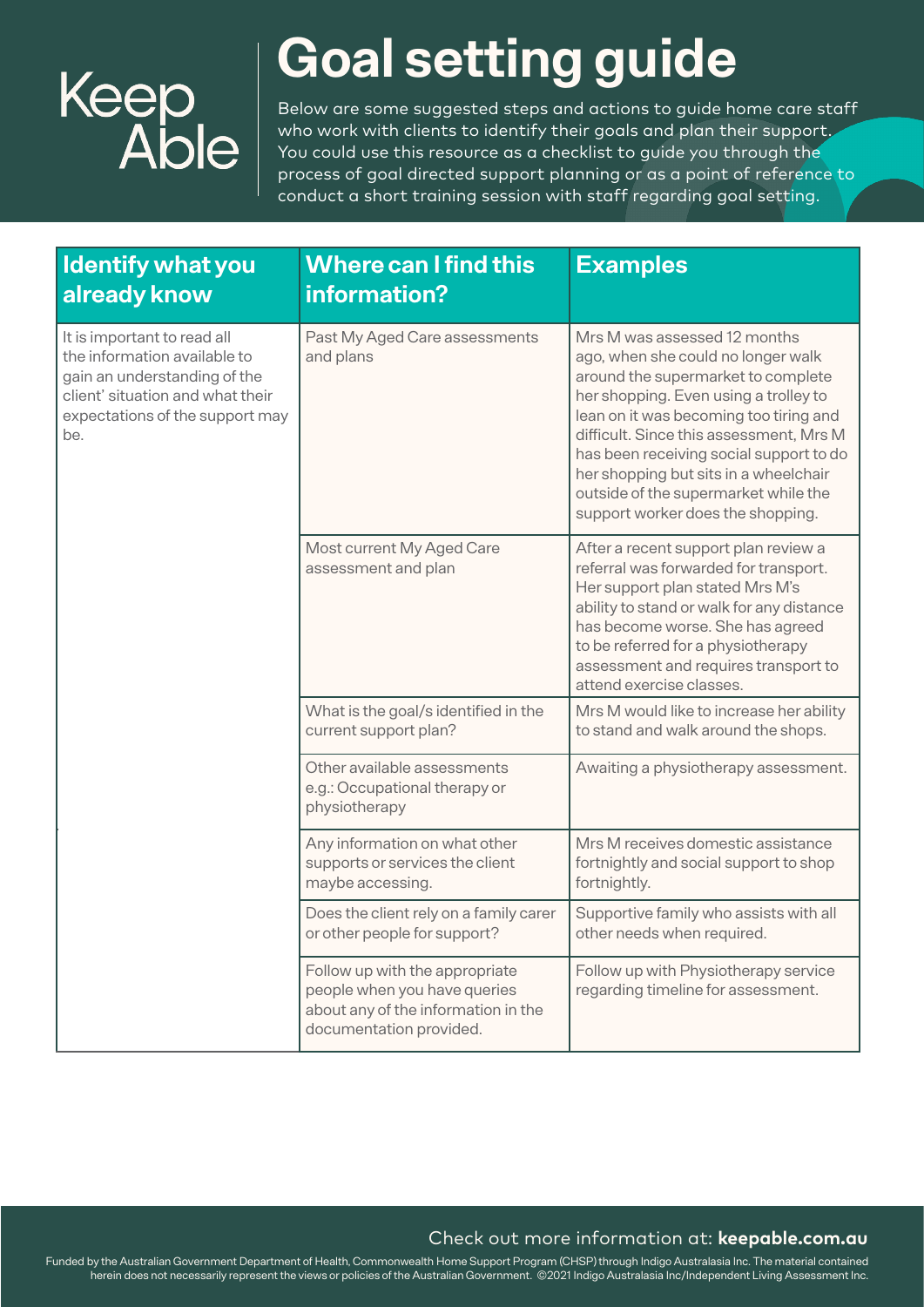# Keep<br>Able

 $\overline{\phantom{a}}$ 

| <b>Having a</b><br>conversation                                                                                                                                                                                                           | <b>Where can I find this</b><br>information?                                                                                                                                                                                                                                                                                                                                                                                                                                                                                                               | <b>Examples</b>                                                                                                                                                                                                                                                                                                                                                                                                                  |
|-------------------------------------------------------------------------------------------------------------------------------------------------------------------------------------------------------------------------------------------|------------------------------------------------------------------------------------------------------------------------------------------------------------------------------------------------------------------------------------------------------------------------------------------------------------------------------------------------------------------------------------------------------------------------------------------------------------------------------------------------------------------------------------------------------------|----------------------------------------------------------------------------------------------------------------------------------------------------------------------------------------------------------------------------------------------------------------------------------------------------------------------------------------------------------------------------------------------------------------------------------|
| Using your listening skills is most<br>important when you meet with<br>the client. Be confident when<br>communicating with the client<br>and describing how you and your<br>staff are going to work with them<br>to achieve their goal/s. | Provide the opportunity for the client<br>to express and confirm what their<br>goal/s is or what they want to achieve<br>through receiving support.                                                                                                                                                                                                                                                                                                                                                                                                        | Mrs M said' she is grateful for the<br>assistance with her shopping but<br>frustrated with having to sit and wait<br>outside the shop and also now finding<br>it difficult to stand when cooking or for<br>any period of time.                                                                                                                                                                                                   |
|                                                                                                                                                                                                                                           | Check with the client that the goal/s in<br>the support plan are aligned with what<br>is important to the client and what they<br>wish to achieve from the support to be<br>provided.                                                                                                                                                                                                                                                                                                                                                                      | Mrs M agreed she wanted to be able<br>to walk around the supermarket and<br>stand for longer periods to do her jobs<br>around the house.                                                                                                                                                                                                                                                                                         |
|                                                                                                                                                                                                                                           | Confirm with the client their current<br>abilities and difficulties relating to<br>the activity, if they have commenced<br>modifying the way they do an activity or<br>have commenced an exercise program<br>provided by a physiotherapist, if not do<br>they wish to do so.                                                                                                                                                                                                                                                                               | Mrs M said she hopes the<br>physiotherapist can help her with some<br>exercises to get back feeling stronger<br>on her feet.                                                                                                                                                                                                                                                                                                     |
|                                                                                                                                                                                                                                           | If the goal/s in the assessment support<br>plan are too generic and are not person<br>centred, chat with the client about<br>what is important to them and what<br>do they want to achieve from receiving<br>support until you have reached a point<br>where the goal is specific (precise)<br>and relates to the client and is able to<br>be broken down into steps (see our<br>Reablement Tip sheet for conversation<br>$tips - go to:$<br>https://keepable.com.au/for-<br>homecare-providers/plans-guides-<br>and-roadmaps/implementing-<br>reablement. | When discussing Mrs M's desire to<br>do her own grocery shopping or at<br>least be able to walk around the shop,<br>she talked about her experience of<br>having someone else do her Christmas<br>shopping. Her daughter had to buy<br>her own gift and she missed being<br>able to go and choose gifts for<br>her grandchildren. Also having to<br>constantly sit and rest when trying to<br>do chores at home was frustrating. |
|                                                                                                                                                                                                                                           | Confirm with the client and check that<br>what you have heard is what the client<br>wishes to achieve.                                                                                                                                                                                                                                                                                                                                                                                                                                                     | Reflecting on your conversation with<br>Mrs M you heard that she was keen to<br>be able to do her own Christmas gift<br>and grocery shopping and stand for<br>longer periods of time when doing the<br>cooking.                                                                                                                                                                                                                  |
|                                                                                                                                                                                                                                           | Monitor progress by checking in with<br>client on a regular basis.                                                                                                                                                                                                                                                                                                                                                                                                                                                                                         | When you have stepped out the tasks<br>in the plan discuss the dates with Mrs<br>M when you will be checking in to see<br>how she is progressing and make any<br>necessary changes to the plan.                                                                                                                                                                                                                                  |

### Check out more information at: **keepable.com.au**

Funded by the Australian Government Department of Health, Commonwealth Home Support Program (CHSP) through Indigo Australasia Inc. The material contained herein does not necessarily represent the views or policies of the Australian Government. ©2021 Indigo Australasia Inc/Independent Living Assessment Inc.